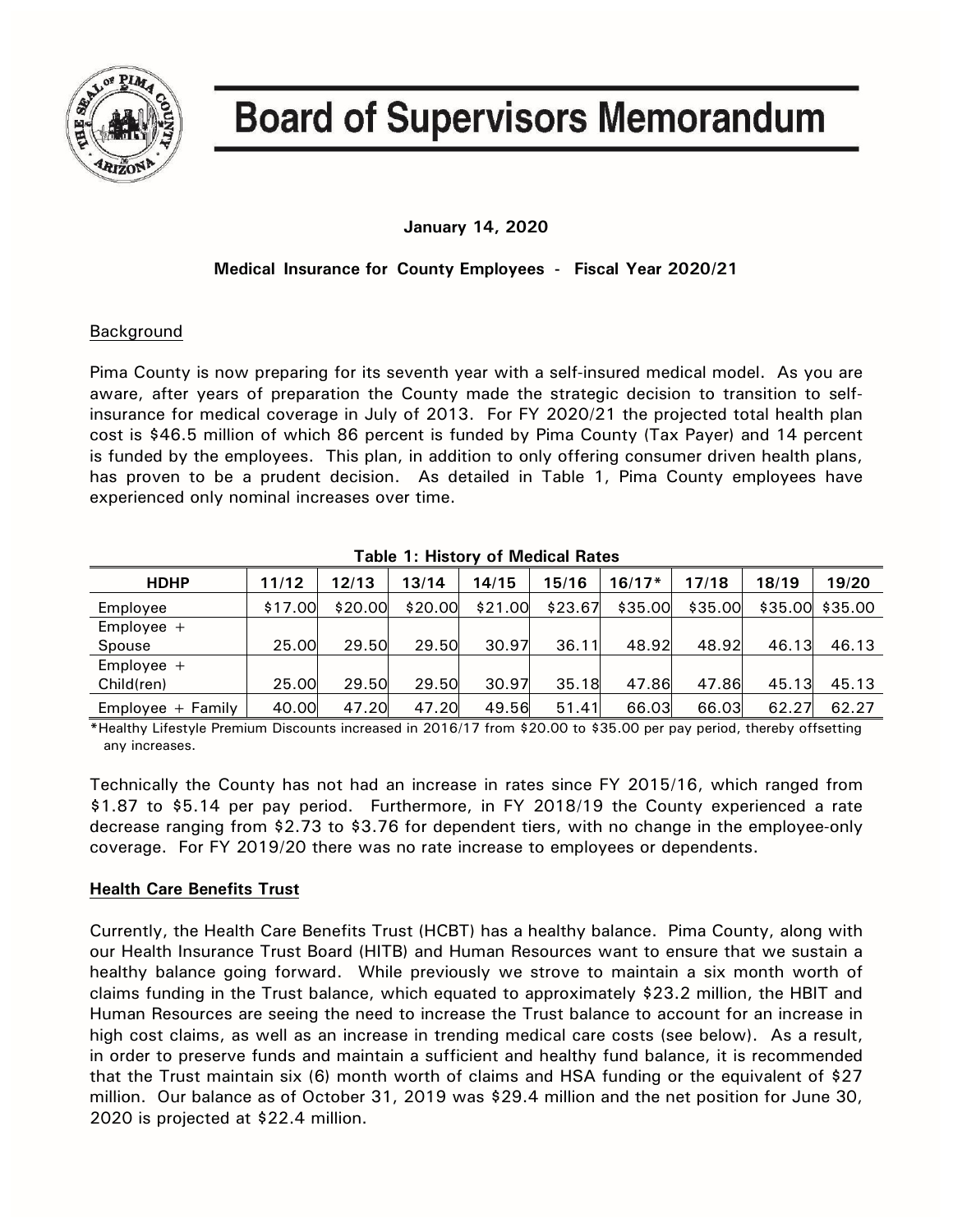## **Improving Health through Healthy Lifestyle Premium Discounts (HLPDs)**

In order to improve the health of our employees and encourage healthy lifestyle behaviors, we offer up to \$35.00 discount per pay period (\$910.00 annually) for employees who meet the eligibility requirements. Table 2 shows the discounts available for next fiscal year.

| rapic 2. Healthy Encotyle Fichmann Discounts |                                          |                              |  |  |  |
|----------------------------------------------|------------------------------------------|------------------------------|--|--|--|
|                                              | FY 2019/20 Discounts                     | <b>Amount per Pay Period</b> |  |  |  |
| HLPD $#1$                                    | Being tobacco-free                       | \$20.00                      |  |  |  |
| $HLPD$ #2                                    | <b>Healthy Lifestyle Activity Points</b> |                              |  |  |  |
|                                              | Level 1: 50-99 Activity Points           | 5.00                         |  |  |  |
|                                              | Level 2: 100-149 Activity Points         | 5.00                         |  |  |  |
|                                              | Level 3: 150 or more Activity Points     | 5.00                         |  |  |  |
|                                              | <b>Maximum Discount</b>                  | \$35.00                      |  |  |  |

### **Table 2: Healthy Lifestyle Premium Discounts**

Currently 90 percent of our employees are enjoying one or more of the available discounts and Employee Wellness continues to receive positive feedback from participants. Many have already completed all of the activities required in order to receive their discounts for July 1, 2020.

#### **Medical Costs**

This year, the County has experienced higher claims than we have in prior years. Medical and pharmaceutical rates are rising nationally with the current trend at 7.3 percent for Medical and 7.5 percent for Pharmacy. Additionally, the County's FY 2020/21 Health Plan Funding Projection is calling for an 8.61 percent increase. In order to maintain a sufficient and healthy balance in the trust fund, the County will need to increase rates to the employee and the County for the coming plan year ranging from \$3.01 to \$5.36 per pay period, dependent upon the coverage selected. Table 3 below provides the medical rates proposed for Fiscal Year 2020/21.

| Current Rates FY 2019/20   |                                                  |                                   |                          | Proposed Rates FY 2020/21         |                          |                                              |                           |  |  |
|----------------------------|--------------------------------------------------|-----------------------------------|--------------------------|-----------------------------------|--------------------------|----------------------------------------------|---------------------------|--|--|
| Level of<br>Coverage       | Number of<br><b>Employees</b><br><b>Enrolled</b> | <b>Employee</b><br><b>Portion</b> | County<br><b>Portion</b> | <b>Employee</b><br><b>Portion</b> | County<br><b>Portion</b> | <b>Employee</b><br>portion with<br>\$35 HLPD | <b>Employee</b><br>change |  |  |
| Employee only              | 2,228                                            | \$35.00                           | \$131.59                 | \$38.01                           | \$142.92                 | \$3.01                                       | \$3.01                    |  |  |
| $Employee +$<br>Spouse     | 823                                              | 46.13                             | 335.05                   | 50.10                             | 363.90                   | 15.10                                        | 3.97                      |  |  |
| Employee $+$<br>Child(ren) | 727                                              | 45.13                             | 325.49                   | 49.02                             | 353.52                   | 14.02                                        | 3.89                      |  |  |
| $Employee +$<br>Family     | 1,232                                            | \$62.27                           | \$480.26                 | \$67.63                           | \$521.61                 | \$32.63                                      | \$5.36                    |  |  |

**Table 3: Medical Rates**